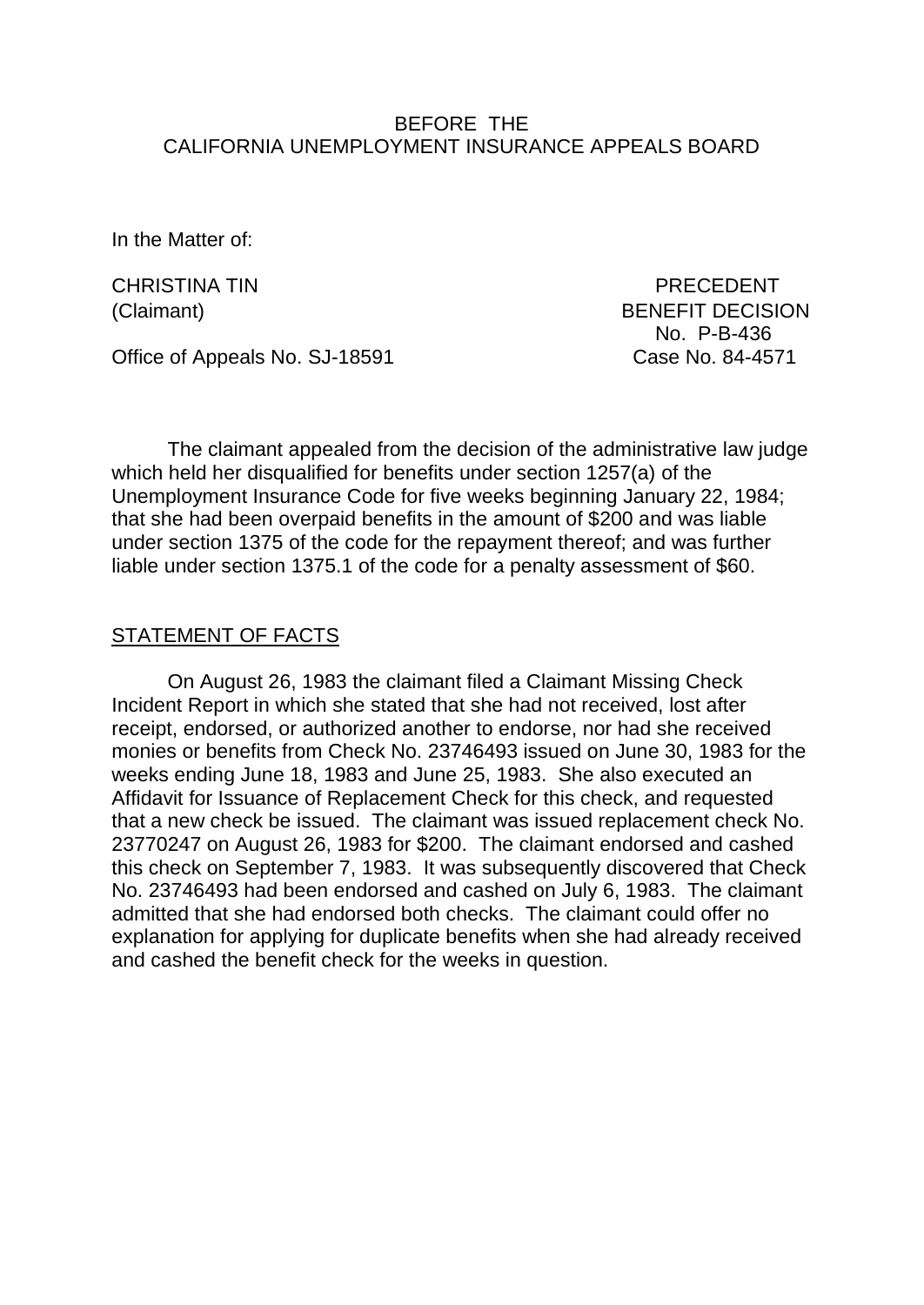On January 26, 1984 the Department mailed the claimant a determination disqualifying her for benefits on the grounds that she had made a false statement in claiming benefits in that the claimant, when she made application for duplicate benefits, had failed to disclose that she had previously received and cashed the original check. The Department also mailed the claimant a notice of overpayment of \$200 on the grounds that duplicate benefits had been paid for the weeks in question. The notice of overpayment included a 30 percent penalty of \$60 assessed on the ground that the overpayment was the result of the claimant's false statement.

# REASONS FOR DECISION

Section 1257(a) of the Unemployment Insurance Code provides that an individual is also disqualified for unemployment compensation benefits if he or she wilfully, for the purpose of obtaining unemployment compensation benefits, either made a false statement or representation, with actual knowledge of the falsity thereof, or withheld a material fact in order to obtain any unemployment compensation benefits under this division.

Knowledge of a falsity may be established by a showing either that the declarant had actual knowledge of the falsity, lacked an honest belief in its truth, or made the statement carelessly or recklessly in a manner not warranted by the information available to the declarant (Wishnick v. Frye, 111 C.A.2d 926, 930).

To knowingly give incorrect information to the Department for the purpose of claiming unemployment benefits is to "wilfully" make a "false statement" within the meaning of section 1257(a) of the code.

At the time she applied for duplicate benefits, the claimant provided the Department with incorrect information. She explained that at the time of making the application she could not recall having received and cashed the original check and her records, upon which she relied, were not accurate.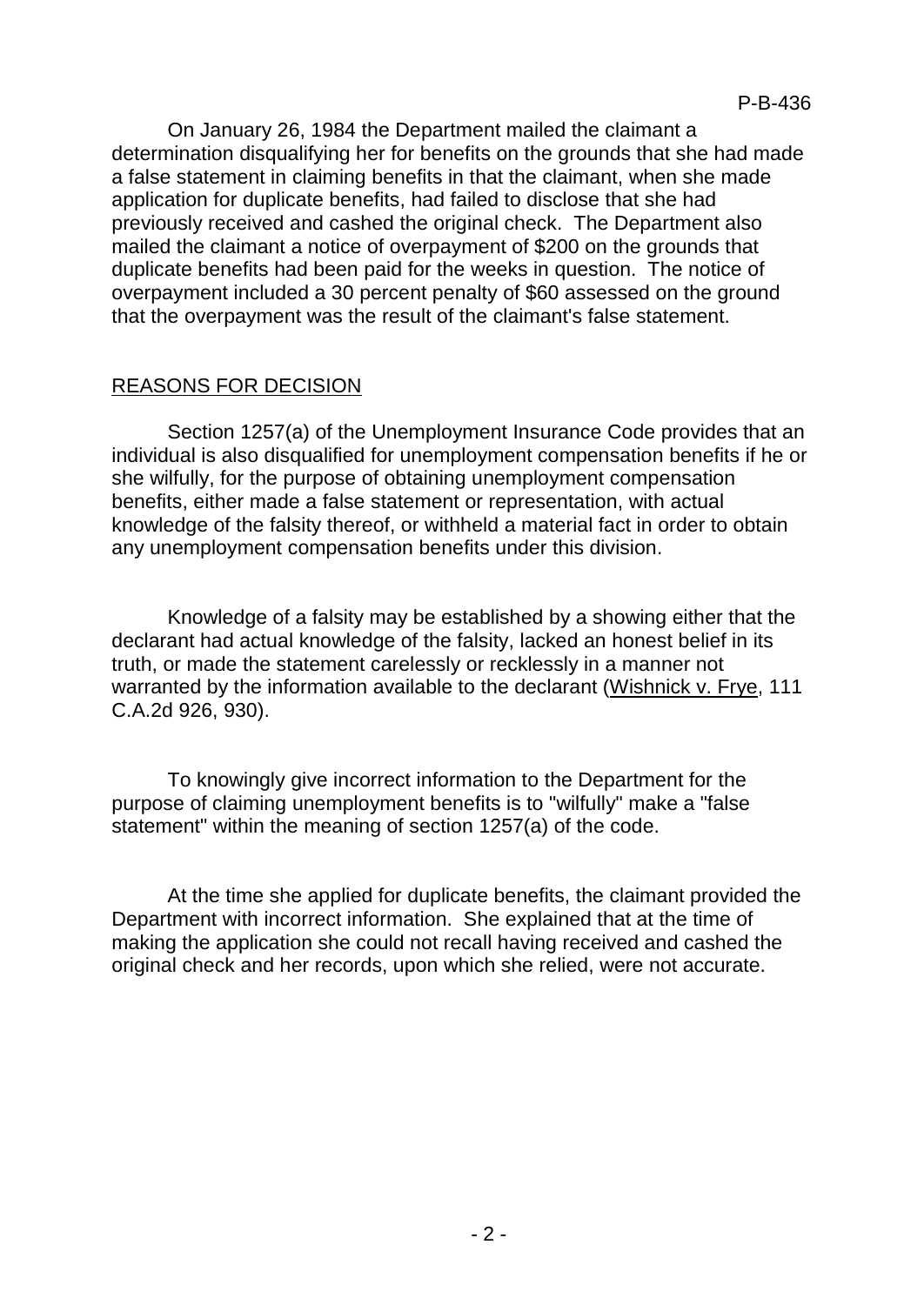In providing information to the Department for the purpose of obtaining benefits, the claimant had an obligation to know the accuracy of that information. By certifying as true, information which was untrue, but of which she had no present recollection, the claimant made a wilful false statement. Accordingly, she is disqualified for benefits under section 1257(a) of the code.

Section 1375 of the code provides that:

"Any person who is overpaid any amount as benefits under this part is liable for the amount overpaid unless:

"(a) The overpayment was not due to fraud, misrepresentation or wilful nondisclosure on the part of the recipient, and

"(b) The overpayment was received without fault on the part of the recipient, and its recovery would be against equity and good conscience."

The evidence herein establishes that the claimant received duplicate benefits for the two weeks ending June 25, 1983 resulting in an overpayment of \$200. Since we find that this overpayment resulted from the claimant's false statement, the overpayment cannot be waived and she is accordingly liable for the repayment of \$200 (Appeals Board Decision No. P-B-361). In addition to the overpayment, however, the Department assessed a penalty of \$60 under section 1375.1 of the code and it is to the propriety of this assessment that we now direct our attention.

Section 1375.1 of the Unemployment Insurance Code enacted during the regular legislative session of 1983 provides, in pertinent part, as follows:

"If the director finds that an individual has been overpaid unemployment compensation benefits because he or she willfully, for the purpose of obtaining unemployment compensation benefits, either made a false statement or representation, with actual knowledge of the falsity thereof, or withheld a material fact, the director shall assess against the individual an amount equal to 30 percent of the overpayment amount."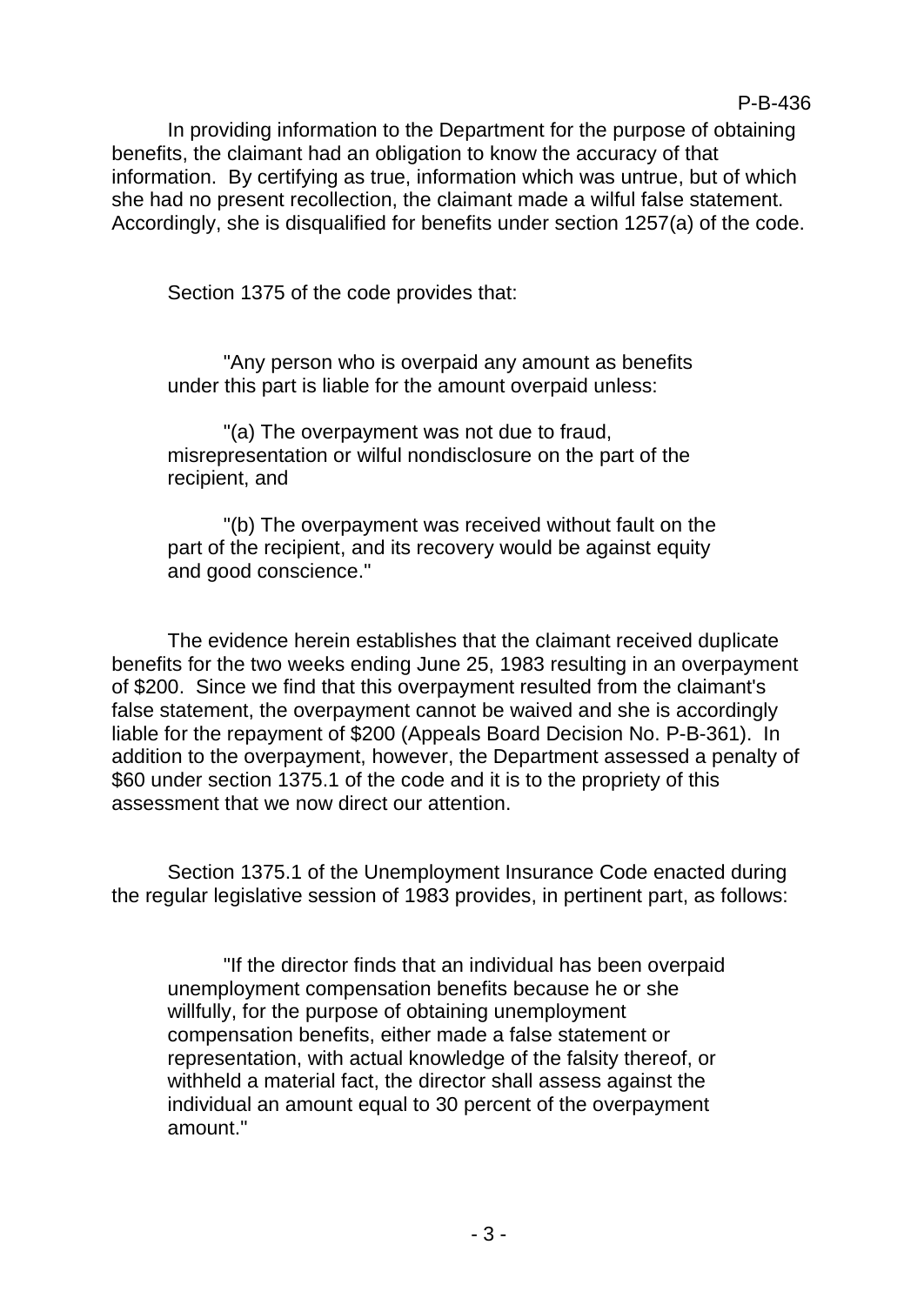Statutes of this nature enacted during a regular legislative session and which are not designated urgency statutes, go into effect on January 1 next following a 90-day period from the date of enactment (see Constitution Article IV section 8). Since the statute was enacted during the 1983 regular session of the legislature, and was not urgency legislation, it became effective on January 1, 1984.

We must determine whether section 1375.1 can or should operate so as to affect past transactions, that is, whether it should be applied retroactively. Except for the prohibitions contained in the state and federal constitution regarding laws dealing with criminal matters (i.e. ex post facto laws), contractual and property rights and certain vested rights, the legislature has the power to enact retroactive statutes. Because section 1375.1 imposes a civil and not a criminal penalty, it does not come within the ex post facto proscription contained in the Constitution. The other subject areas are not pertinent herein.

While concluding that the legislature has the power to give section 1375.1 retroactive effect, we must further determine whether the legislature intended retrospective application.

There is a general rule of construction applicable to codes and other statutes that presumes prospective rather than retrospective application, unless an intention to the contrary clearly appears from the act itself (Carr v. State, 58 C.A.3d 139) or retrospective application is necessary to fulfill the legislative purpose in enacting the statute. The necessity must be clearly shown (Balen v. Peralta Junior College District, (11 C.3d 821). This general presumption against retroactive effect has been held to include a specific duty to avoid, if possible, the retrospective imposition of increased liabilities (Western and Southern Life Ins. Co. v. State Board of Equalization, 4 C.A.3d 21). Further, the principle that laws which create new penalties because of past transactions are universally disfavored in the law is well established (see Pignaz v. Burnett, 119 C. 157; Helm v. Bollman, 176 C.A.2d 838).

In accordance with these principles, we find that because section 1375.1 of the code imposes a new civil penalty where none previously existed, it may not be given retroactive effect but should only be applied prospectively. In short, the penalty may be assessed only when the operative event or transaction to which it applies occurs after the effective date of the legislation.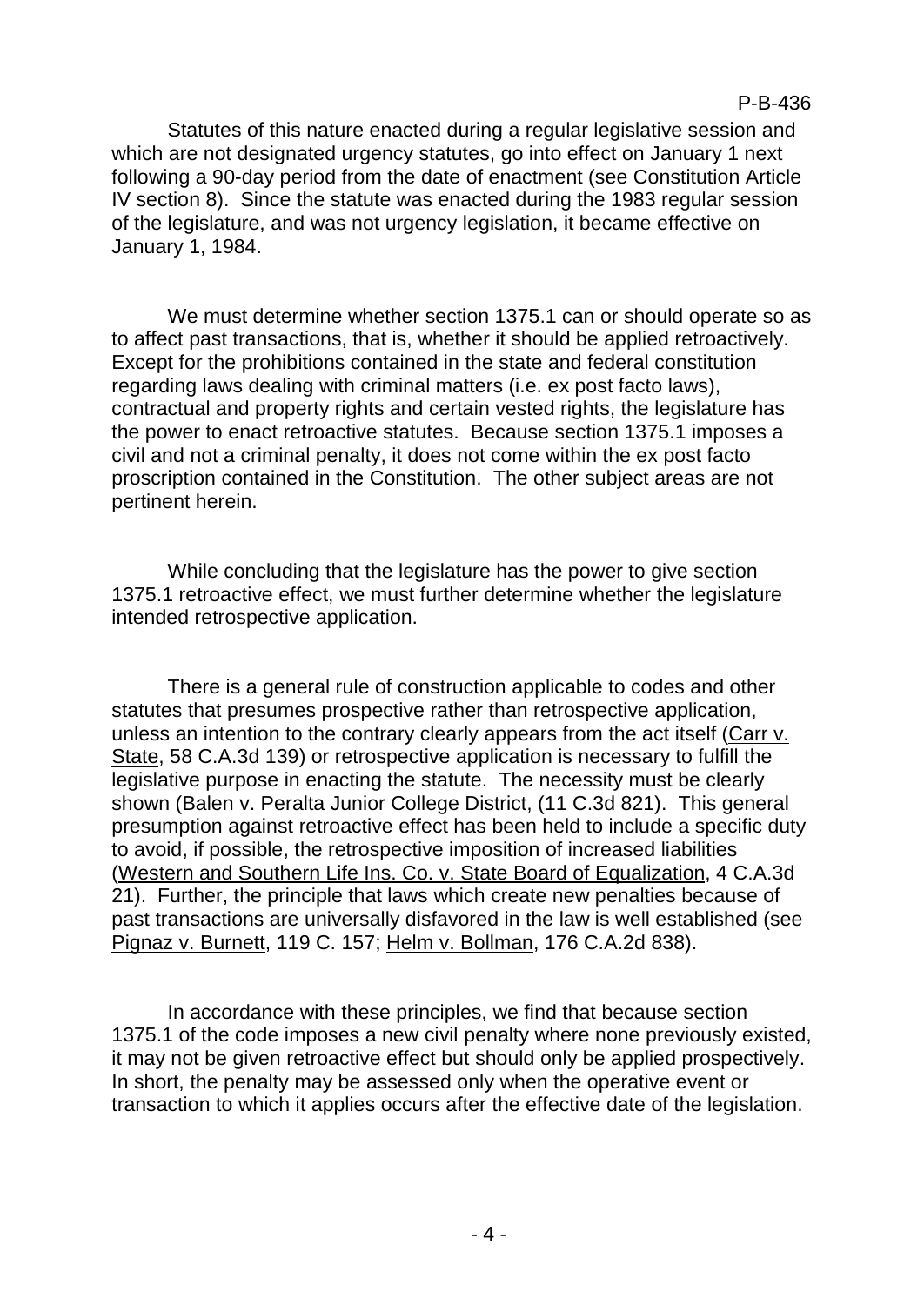Implicit in this conclusion is our finding that legislative intent to the contrary is neither expressed in nor apparent from the language of the statute. Further, to give this statute retroactive effect would be contrary to the cited judicial principles and the rules of statutory construction.

Having reached this conclusion we must now determine the operative event or transaction that requires the application of section 1375.1 of the code in this case.

It is important to note that the initial benefit payment, the false statement, and the duplicate benefit payment all occurred prior to January 1, 1984, the effective date of section 1375.1. The only event that occurred after this date was the issuance of the Department's determination and notice of overpayment.

Apparently the Department concluded that the operative event that permitted the imposition of section 1375.1 was the issuance of the Notice of Overpayment, since that was the only event that occurred after the effective date of the statute. We discern nothing in the statute to support the Department's position in this regard. Also, we find no basis for concluding that the date of overpayment is controlling.

Section 1375 is concerned with the liability for repayment based in part upon the fault or innocence of a claimant in receiving the overpayment. The distinguishing feature of section 1375.1 is the assessment of a penalty, because of a claimant's wilful and knowing false statement or nondisclosure of material information in obtaining the overpayment. In the absence of this proscribed act, committed by a claimant, no penalty is imposed. It is apparent that the operative event giving rise to the penalty is the culpable false statement and it is the date of this event that is controlling. We conclude, therefore, that a penalty may be imposed only when the false statement occurs on or after the date that section 1375.1 became effective. Since the false statement herein was made prior to January 1, 1984, the effective date of section 1375.1 of the code, it was inappropriate to assess a 30 percent penalty of \$60 and the assessment must be set aside.